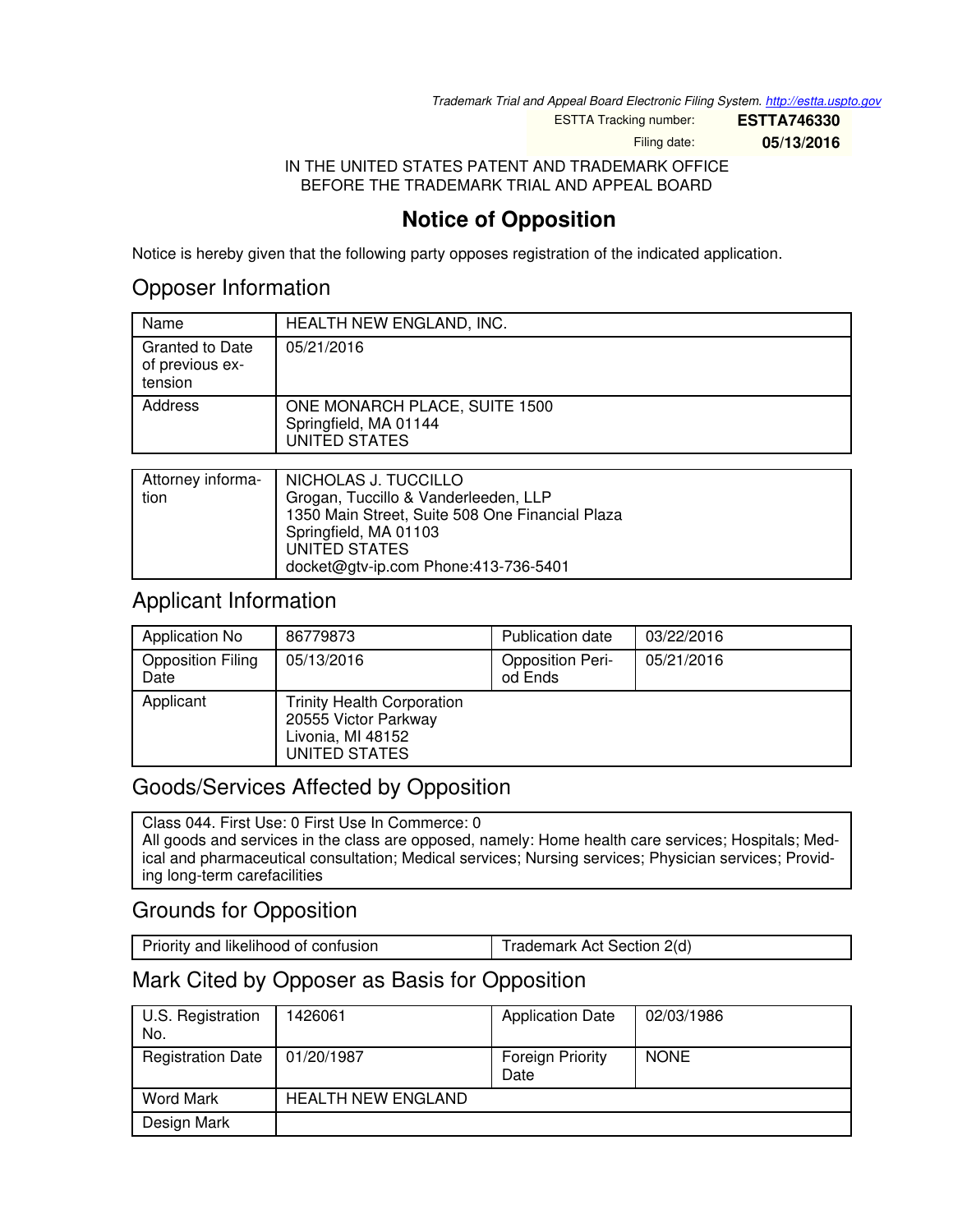| Description of<br>Mark | <b>NONE</b>                                                                                                                                                                                                                                       |
|------------------------|---------------------------------------------------------------------------------------------------------------------------------------------------------------------------------------------------------------------------------------------------|
| Goods/Services         | Class 042. First use: First Use: 1986/01/01 First Use In Commerce: 1986/01/01<br>OPERATING A HEALTH MAINTENANCE ORGANIZATION WHICH AR-<br>RANGES HEALTH AND MEDICAL CARE FOR ITS MEMBERS THROUGH A<br>NETWORK OFSELECTED HOSPITALS AND PHYSICIANS |

| Attachments | 5022-0050-2 NoticeOfOpposition.pdf(72692 bytes)<br>5022-0050-2 ExhA.pdf(48339 bytes) |
|-------------|--------------------------------------------------------------------------------------|
|             | 5022-0050-2 ExhB.pdf(228884 bytes)                                                   |

# **Certificate of Service**

The undersigned hereby certifies that a copy of this paper has been served upon all parties, at their address record by First Class Mail on this date.

| Signature | /NICHOLAS J. TUCCILLO/ |
|-----------|------------------------|
| Name      | NICHOLAS J. TUCCILLO   |
| Date      | 05/13/2016             |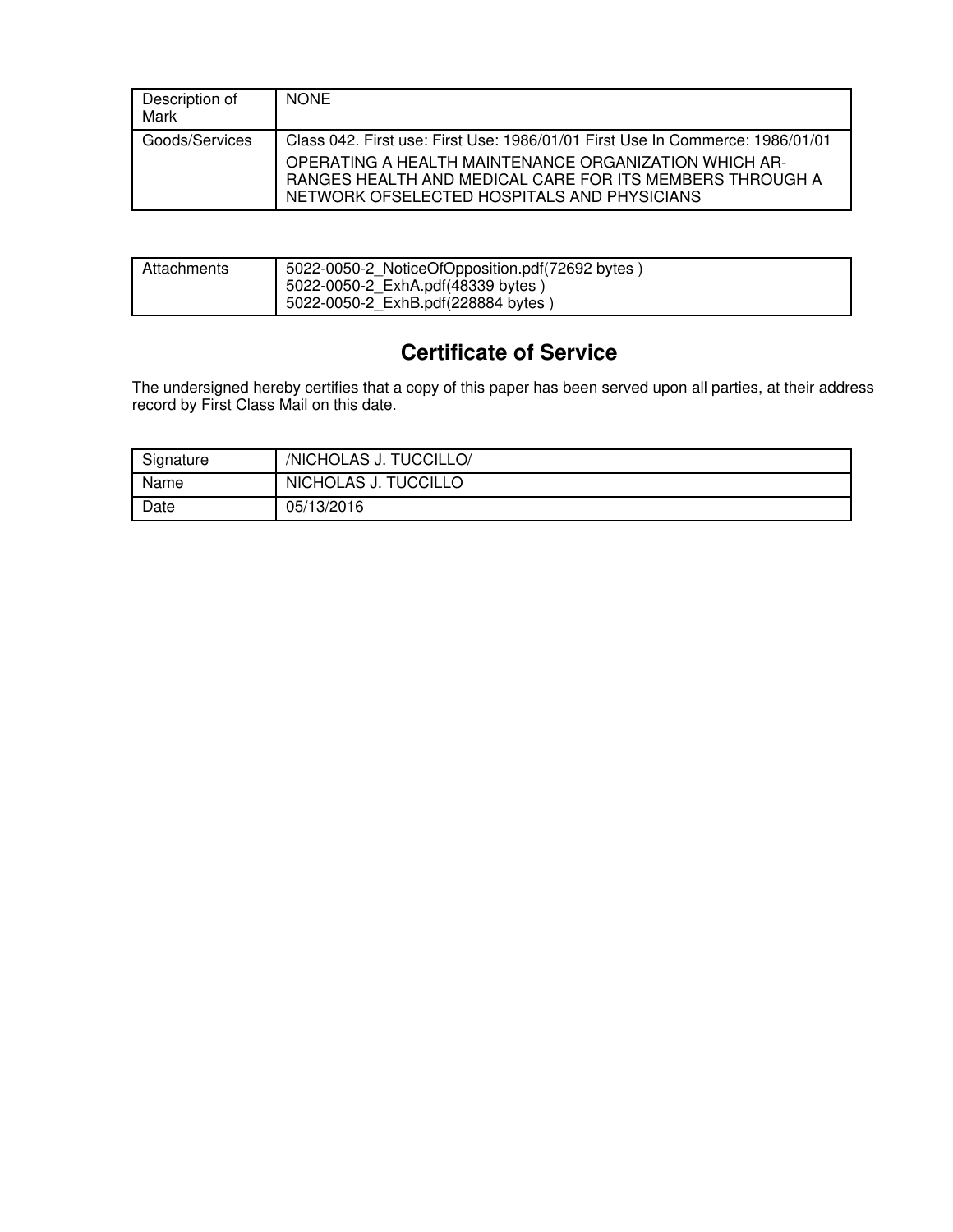## **IN THE UNITED STATES PATENT AND TRADEMARK OFFICE BEFORE THE TRADEMARK TRIAL AND APPEAL BOARD**

 HEALTH NEW ENGLAND, INC.  $\qquad \qquad$ 

 ) Plaintiff-Opposer ) Opposition No.

TRINITY HEALTH CORPORATION )

 ) Defendant-Applicant. )

) and the contract of the contract of  $\mathcal{L}$  (  $\mathcal{L}$  ) and  $\mathcal{L}$  (  $\mathcal{L}$  ) and  $\mathcal{L}$ 

Commissioner for Trademarks P.O. Box 1451 Alexandria, VA 22313-1451

 ) Serial No.: 86/779,873 v. ) Mark: TRINITY HEALTH NEW ENGLAND ) & DESIGN

## **NOTICE OF OPPOSITION**

Health New England, Inc. ("Opposer") believes that it will be damaged by the registration of the mark in U.S. Trademark Application Serial No. 86/779,873 ("the '873 application"), which was Published for Opposition on March 22, 2016, the time for Opposition being extended until May 22, 2016 by virtue of the previously filed Extension of Time to Oppose, and as such, hereby opposes, in whole, the same.

The grounds for this opposition are as follows:

1. Opposer, Health New England, Inc., is a corporation organized and existing under the laws of the Commonwealth of Massachusetts, having a principal place of business at One Monarch Place, Springfield, Massachusetts 01144.

2. Existing since at least 1986, Opposer is a U.S.-based health maintenance organization. Opposer's activities include functions related both to health insurance and to medical and health care services. Opposer's activities thus include not only services related to financing and coverage of health care, but also to medical and health care services such as coordination and management of medical care, health education, and wellness promotion. Opposer provides such services through,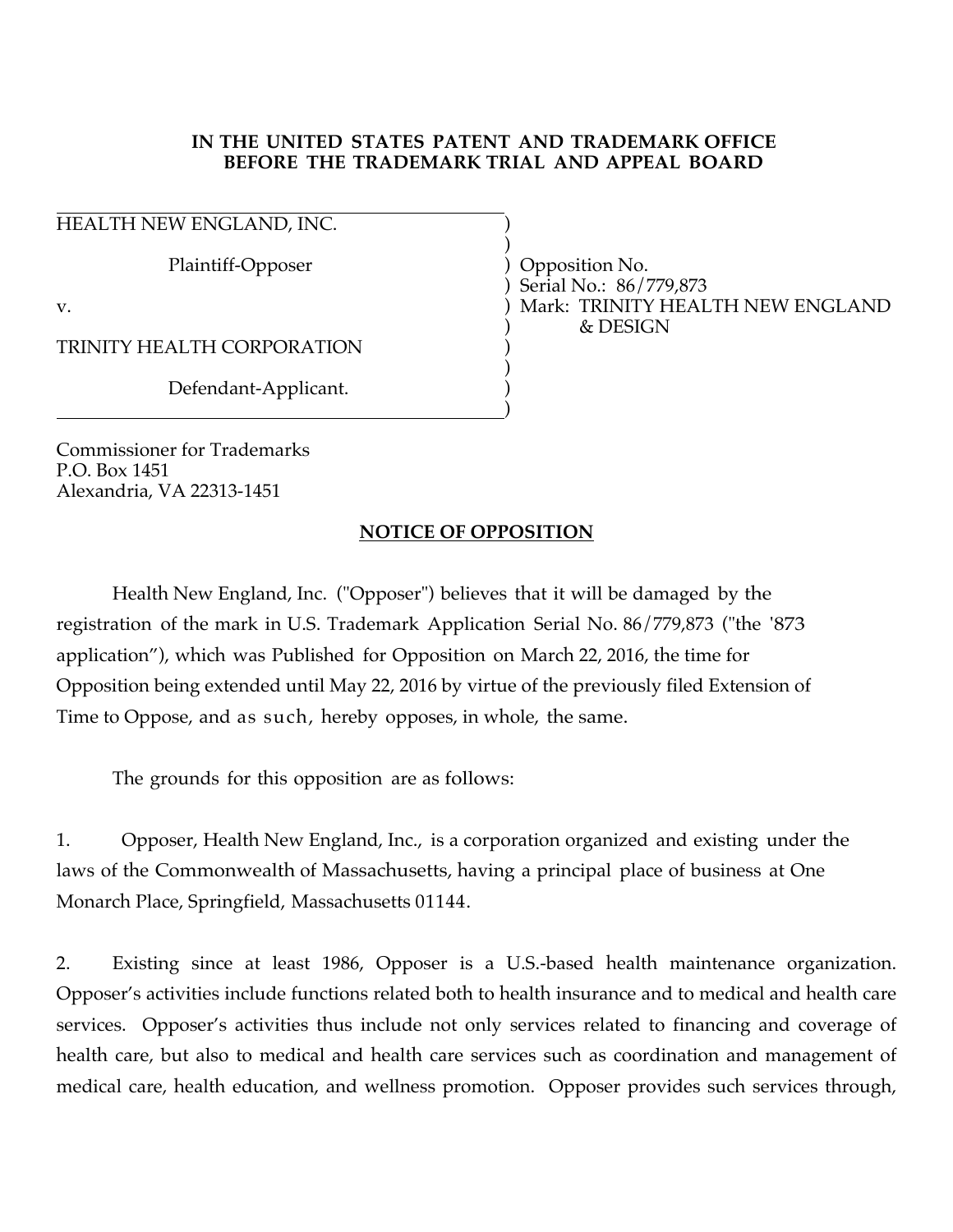among other things, providing a network of selected hospitals and physicians and covering some services for its members throughout the United States and Internationally.

3. Since at least January 1, 1986, Opposer has been using the mark "HEALTH NEW ENGLAND" continuously in commerce for, at least, operating a health maintenance organization which arranges health and medical care for its members through a network of selected hospitals and physicians. On February 3, 1986 Opposer filed Trademark application No. 73/580,915 with the US Trademark for the mark "HEALTH NEW ENGLAND". Opposer's application matured into Registration No. 1,426,061 ("the '061 Registration"), registering on January 20, 1987 (copy attached as Exhibit A).

4. Moreover, and in light of Opposer's likely zone of expansion and related, ongoing activities, Opposer filed an intent-to-use application on September 29, 2015 with the US Trademark Office having serial number 86/771,842 ("the '842 application"). The '842 application was filed in connection with home health care services, hospitals, medical and pharmaceutical consultation, medical services, nursing services, physician services and providing long-term care facilities, in international class 44. A copy of the '842 Application is attached hereto as Exhibit B.

5. Trinity Health Corporation ("Trinity") is a corporation organized and existing under the laws of the State of Indiana and has a principal place of business at 20555 Victor Parkway, Livonia, Michigan 48152. On October 6, 2015 Trinity filed the '873 application with the US Trademark Office, also for home health care services, hospitals, medical and pharmaceutical consultation, medical services, nursing services, physician services and providing long-term care facilities, and also in international class 44.

6. The filing of Opposer's '842 application therefore predates the filing of Trinity's '873 application. For its part, Opposer's '061 Registration was itself actually Registered some 30 years prior to Trinity's '873 application being filed, in closely related class 42.

7. Moreover, through Opposer's longstanding and continuous use of its HEALTH NEW ENGLAND mark in connection with Opposer's services, Opposer's mark has become well known as designating Opposer's services throughout the United States, and now enjoys incontestable status.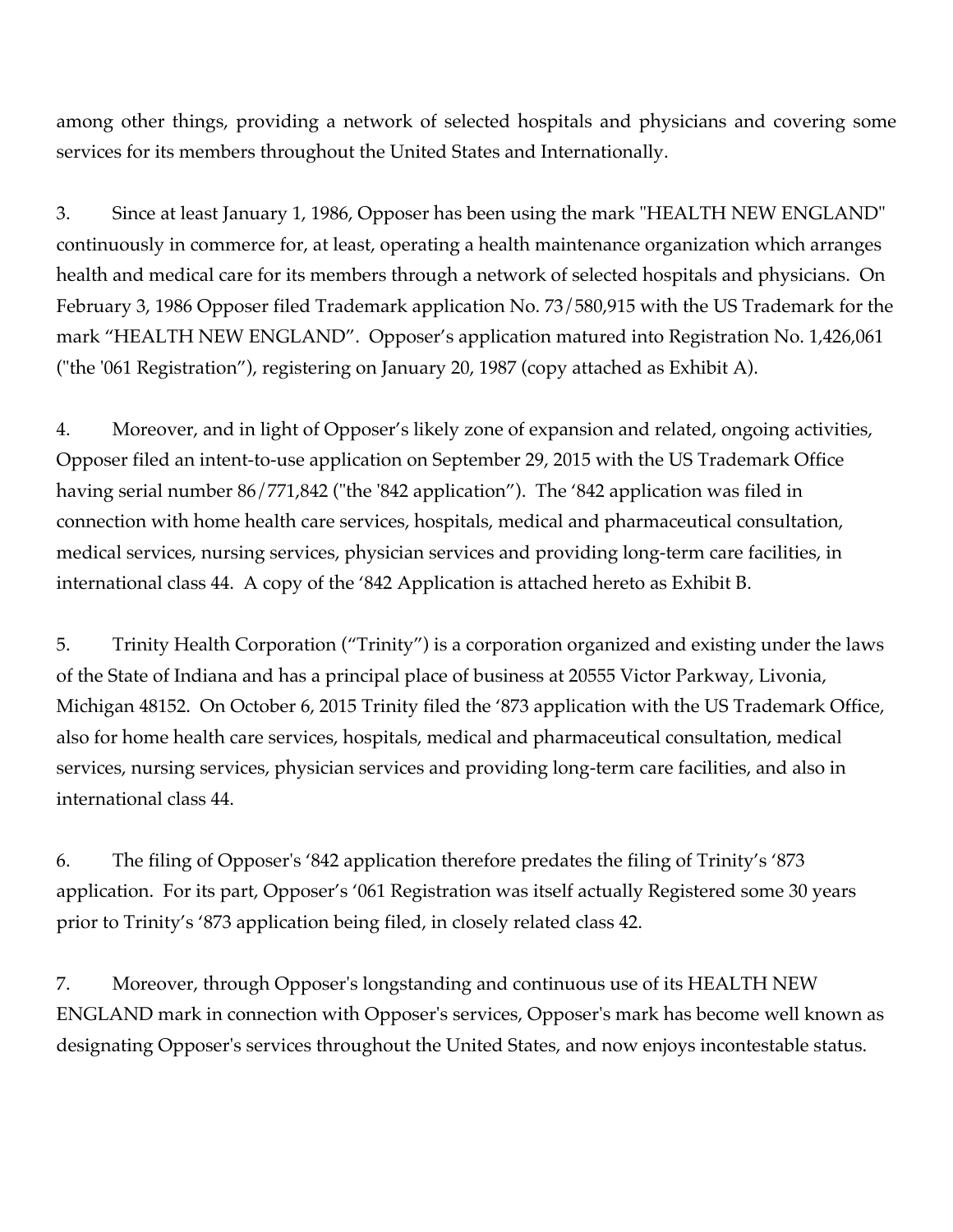8. Opposer enjoys substantial and exclusive goodwill throughout the United States in connection with its HEALTH NEW ENGLAND mark.

9. Opposer's HEALTH NEW ENGLAND mark, as reflected in both in the '061 Registration as well as in the '842 application, is highly similar to Trinity's mark ('TRINITY HEALTH NEW ENGLAND') in appearance, sound and commercial impression.

10. Trinity's services and Opposer's services are identical (as in the case of Opposer's previouslyfiled '842 application) and/or closely related (as in the case of the '061 Registration) and are sold and marketed, or will be sold and marketed, to identical or highly similar types of consumers through identical or highly similar channels of trade.

11. The registration of Trinity's mark in the '873 application, with or without the associated design element, is likely to cause dilution of Opposer's HEALTH NEW ENGLAND mark by blurring the distinctive association Opposer has enjoyed for over 30 years between its HEALTH NEW ENGLAND mark, and the services offered under this mark.

12. Trinity's filing of the '873 application for Trinity's TRINITY HEALTH NEW ENGLAND mark is without license, authorization or permission from Opposer.

13. The granting of a trademark registration to Trinity for their proposed TRINITY HEALTH NEW ENGFLAND mark would violate and diminish the prior and superior rights of Opposer in its HEALTH NEW ENGLAND mark and would be in violation of 15 U.S.C. § § 1052(d) and 1125(c).

14. Opposer would be damaged if the '873 application is allowed to register because Trinity will obtain statutory rights in Trinity's TRINITY HEALTH NEW ENGLAND mark in violation and derogation of the established prior rights of Opposer in its HEALTH NEW ENGLAND mark.

15. The mere inclusion of a design element or an additional term, such as the mere inclusion of Trinity's corporate name in the proposed mark of the '873 application, does not serve to lessen the likelihood of confusion or to further distinguish Trinity's mark from Opposer's '061 Registration or Opposer's '842 application, where Trinity has otherwise totally and completely consumed Opposer's mark within the same. See Coca-Cola Bottling Co. v. Jos E. Seagram & Sons, Inc., 526 F.2d 556, 557,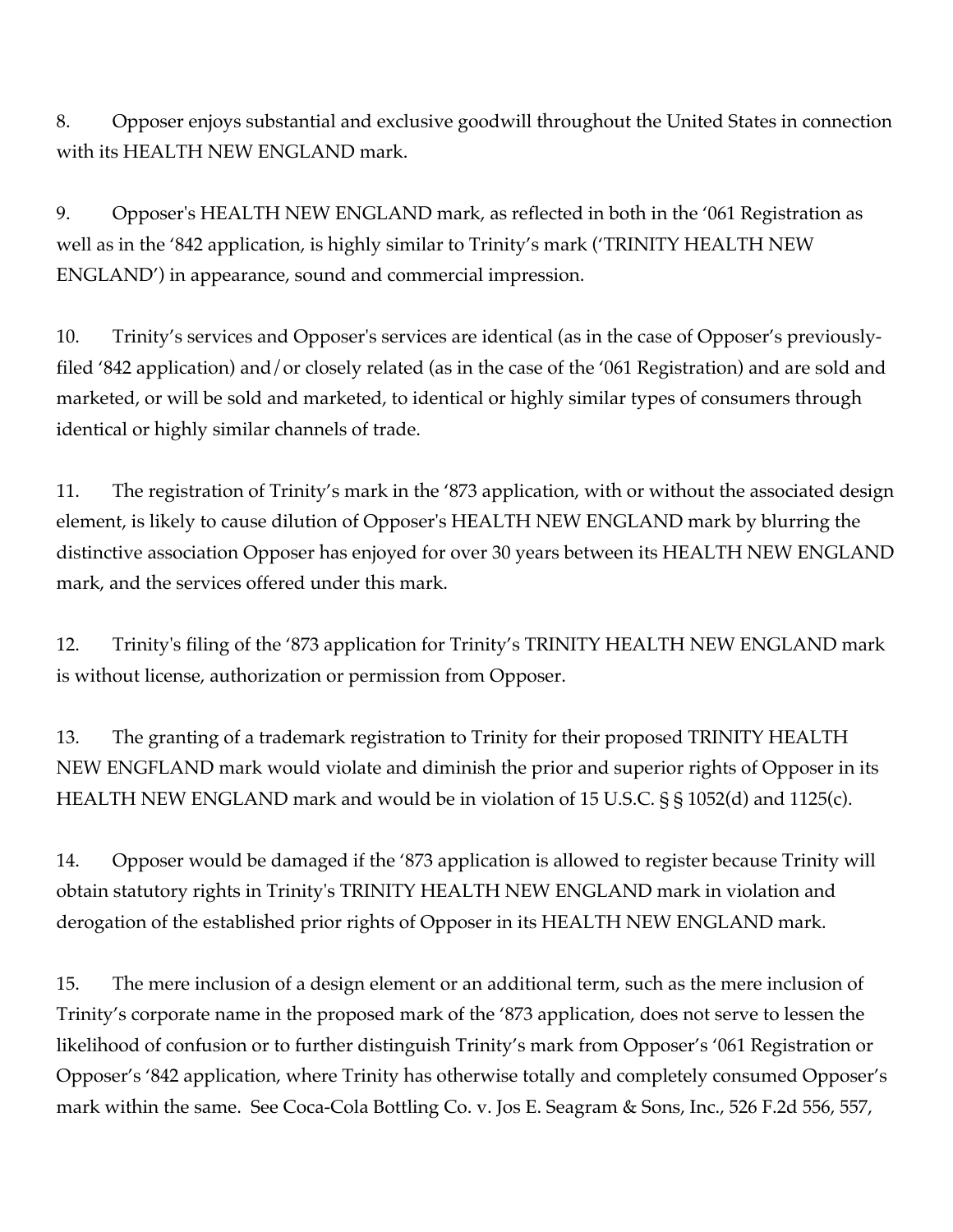188 USPQ 105, 106 (C.C.P.A. 1975); In re Toshiba Med. Sys. Corp., 91 USPQ2d 1266, 1269 (TTAB 2009); In re El Torito Rests., Inc., 9 USPQ2d 2002, 2004 (TTAB 1988); TMEP 1207.01(b)(iii).

16. Upon information and belief, neither Opposer's '061 Registration, nor Opposer's earlier-filed '842 application, were discovered, recognized or otherwise considered by the U.S. Trademark Office prior to Trinity's '873 application being published for Opposition.

17. Opposer notes that Opposer has filed civil suit, Civil Action No. 3:15-cv-30206-MAP, against Trinity alleging, *inter alia*, trademark infringement based upon Trinity's use of the mark of the '873 application in commerce.

WHEREFORE, Opposer requests that this opposition be sustained and that registration be refused to Trinity on its '873 application, in whole.

Submitted with this Notice of Opposition is the required fee pursuant to 37 C.P.R. 2.6(a)(17) at \$300 per class. In the advent that any additional fees are required, Opposer's authorizes the Office to charge deposit account No. 506776 for any such fees.

Respectfully submitted,

 /Nicholas J. Tuccillo/ Nicholas J. Tuccillo, Esq Registration No. 44,322 Attorney for Opposer

GROGAN, TUCCILLO & VANDERLEEDEN, LLP One Financial Plaza 1350 Main Street, Suite 508 Springfield, MA 01103 Tel. (413) 736-5401 Fax. (413) 733-4543 docket@gtv-ip.com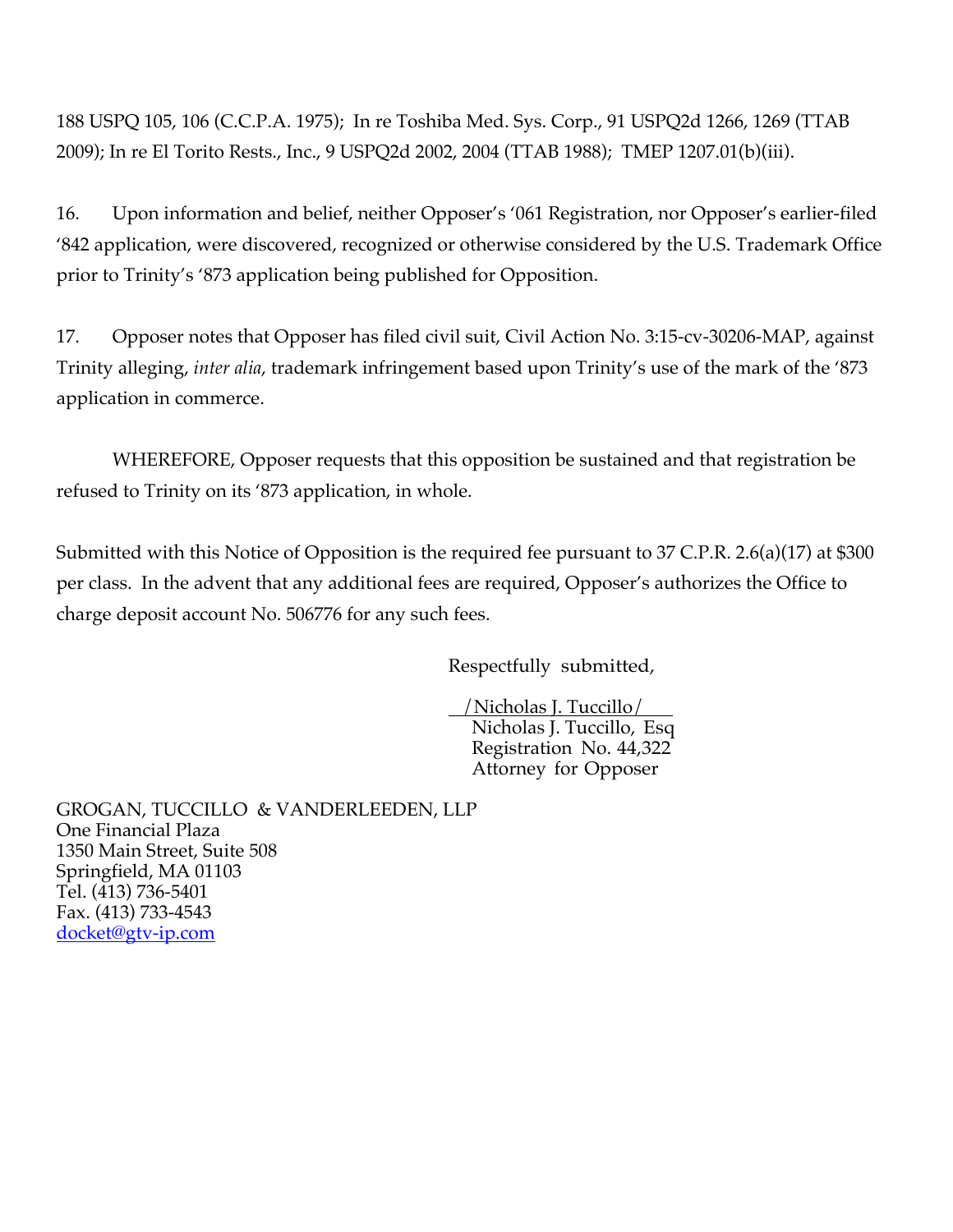## **CERTIFICATE OF SERVICE**

 I hereby certify that a true copy of the foregoing NOTICE OF OPPOSITION has been sent by first-class mail, postage prepaid to the address of Applicant:

 Trinity Health Corporation 20555 Victor Parkway Livonia, Michigan 48152

 /Nicholas J. Tuccillo/ Nicholas J. Tuccillo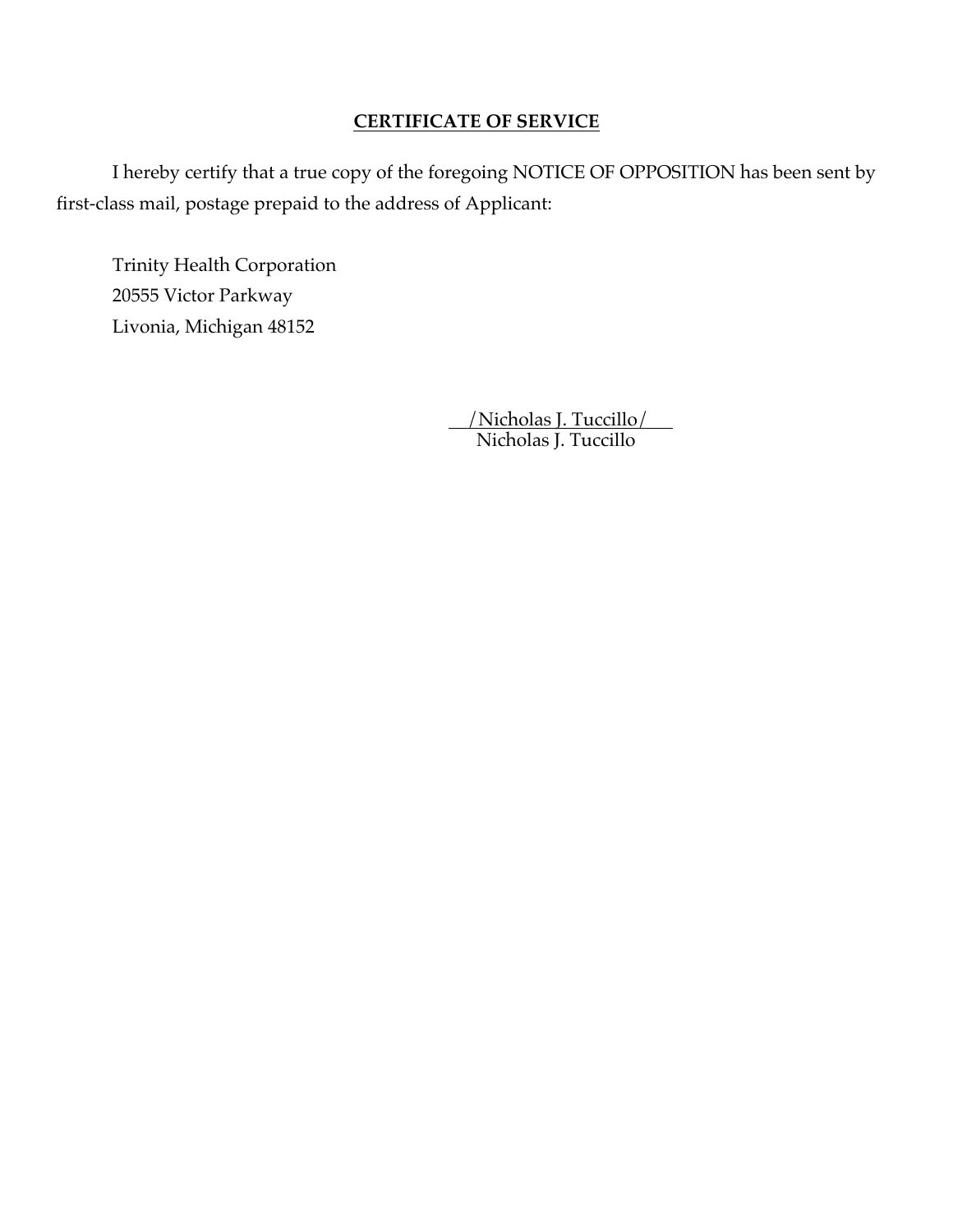

Int. Cl.: 42

 $\sim$ 

Prior U.S. Cl.: 100

Reg. No. 1,426,061 United States Patent and Trademark Office Registered Jan. 20, 1987

#### **SERVICE MARK** PRINCIPAL REGISTER

### **HEALTH NEW ENGLAND**

HEALTH NEW ENGLAND, INC. (MASSACHU-SETTS CORPORATION) **BAYBANK TOWER** SPRINGFIELD, MA 01115

FOR: OPERATING A HEALTH MAINTENANCE ORGANIZATION WHICH ARRANGES HEALTH AND MEDICAL CARE FOR ITS<br>MEMBERS THROUGH A NETWORK OF SE-LECTED HOSPITALS AND PHYSICIANS, IN<br>CLASS 42 (U.S. CL. 100).

FIRST USE 1-1-1986; IN COMMERCE  $1 - 1 - 1986.$ 

NO CLAIM IS MADE TO THE EXCLUSIVE RIGHT TO USE "NEW ENGLAND", APART FROM THE MARK AS SHOWN.

SER. NO. 580,915, FILED 2-3-1986.

AVIS FRAZIER-THOMAS, EXAMINING AT-**TORNEY**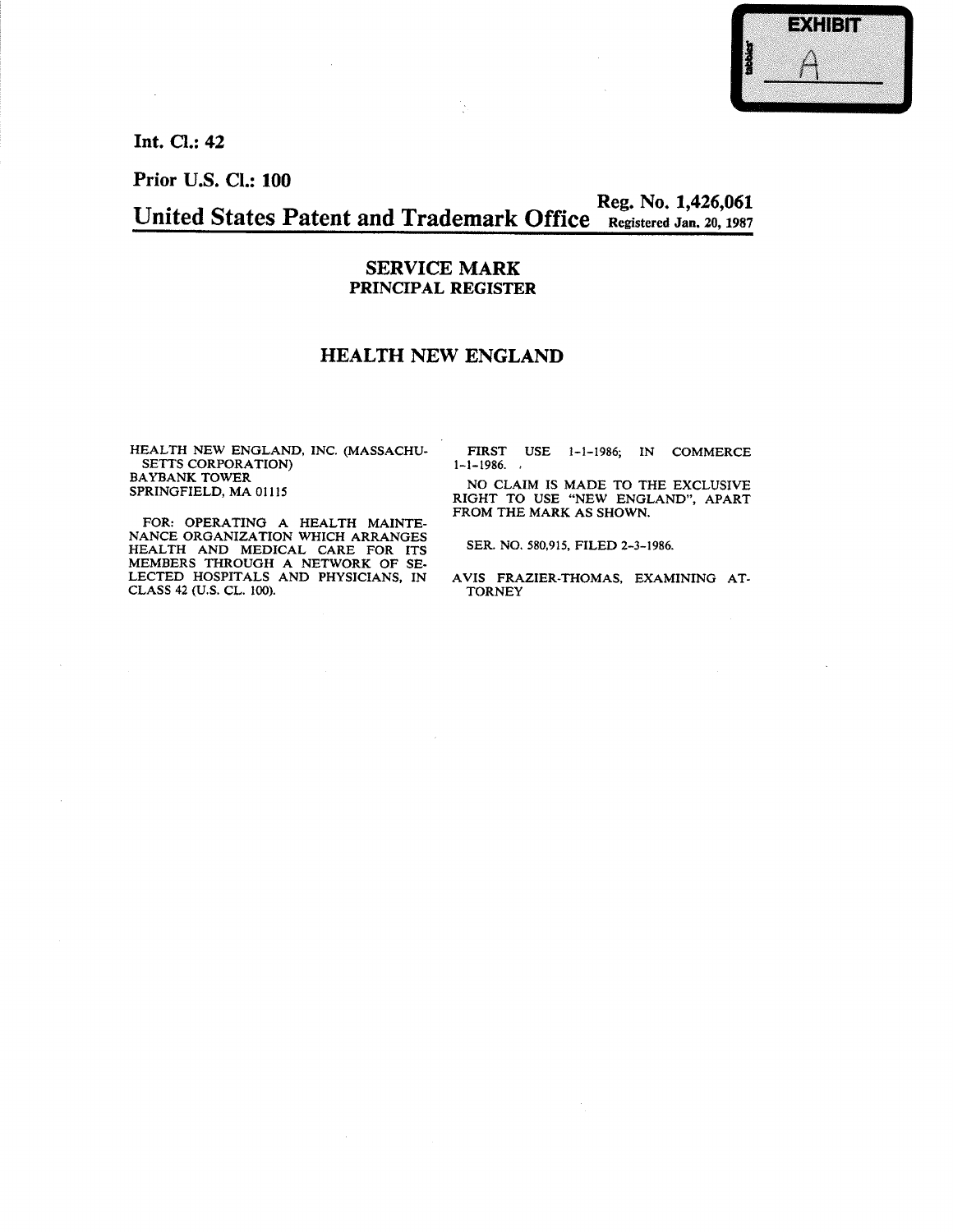

# Trademark/Service Mark Application, Principal Register

Serial Number: 86771842 Filing Date: 09/29/2015

#### The table below presents the data as entered.

| <b>Input Field</b>                                 | Iangea                                                                                                                                                                               |
|----------------------------------------------------|--------------------------------------------------------------------------------------------------------------------------------------------------------------------------------------|
| <b>SERIAL NUMBER</b>                               | 86771842                                                                                                                                                                             |
| <b>MARK INFORMATION</b>                            |                                                                                                                                                                                      |
| *MARK                                              | <b>HEALTH NEW ENGLAND</b>                                                                                                                                                            |
| <b>STANDARD CHARACTERS</b>                         | <b>YES</b>                                                                                                                                                                           |
| <b>USPTO-GENERATED IMAGE</b>                       | <b>YES</b>                                                                                                                                                                           |
| <b>LITERAL ELEMENT</b>                             | HEALTH NEW ENGLAND                                                                                                                                                                   |
| <b>MARK STATEMENT</b>                              | The mark consists of standard characters, without claim to any<br>particular font, style, size, or color.                                                                            |
| <b>REGISTER</b>                                    | Principal                                                                                                                                                                            |
| <b>APPLICANT INFORMATION</b>                       |                                                                                                                                                                                      |
| *OWNER OF MARK                                     | HEALTH NEW ENGLAND, INC.                                                                                                                                                             |
| *STREET                                            | ONE MONARCH PLACE, SUITE 1500                                                                                                                                                        |
| $*$ CITY                                           | <b>SPRINGFIELD</b>                                                                                                                                                                   |
| *STATE<br>(Required for U.S. applicants)           | Massachusetts                                                                                                                                                                        |
| *COUNTRY<br><b>United States</b>                   |                                                                                                                                                                                      |
| *ZIP/POSTAL CODE<br>(Required for U.S. applicants) | 01144-1500                                                                                                                                                                           |
| <b>LEGAL ENTITY INFORMATION</b>                    |                                                                                                                                                                                      |
| <b>TYPE</b>                                        | corporation                                                                                                                                                                          |
| STATE/COUNTRY OF INCORPORATION                     | Massachusetts                                                                                                                                                                        |
| <b>GOODS AND/OR SERVICES AND BASIS INFORMATION</b> |                                                                                                                                                                                      |
| <b>INTERNATIONAL CLASS</b>                         | 044                                                                                                                                                                                  |
| *IDENTIFICATION                                    | home health care services; hospitals; medical and<br>pharmaceutical consultation; medical services; nursing<br>services; physician services; providing long-term care<br>facilities. |
| <b>FILING BASIS</b>                                | SECTION 1(b)                                                                                                                                                                         |
| <b>ATTORNEY INFORMATION</b>                        |                                                                                                                                                                                      |
| <b>NAME</b>                                        | NICHOLAS J. TUCCILLO                                                                                                                                                                 |
| ATTORNEY DOCKET NUMBER                             | 5022-0051                                                                                                                                                                            |
| <b>FIRM NAME</b>                                   | Grogan, Tuccillo & Vanderleeden, LLP                                                                                                                                                 |
| <b>INTERNAL ADDRESS</b>                            | One Financial Plaza, Floor 5                                                                                                                                                         |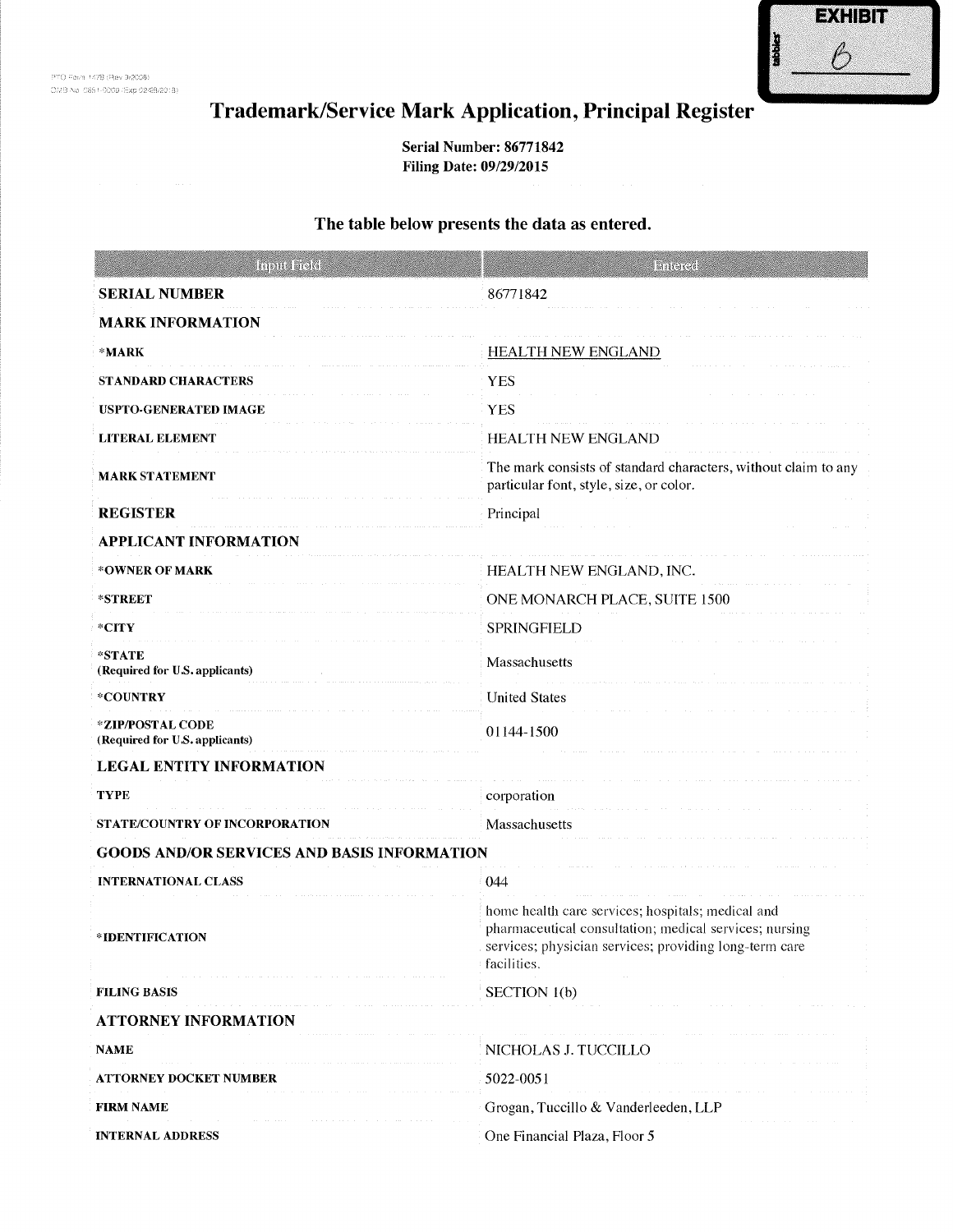| <b>STREET</b>                        | 1350 Main Street, Suite 508                                                                                  |
|--------------------------------------|--------------------------------------------------------------------------------------------------------------|
| <b>CITY</b>                          | Springfield                                                                                                  |
| <b>STATE</b>                         | Massachusetts                                                                                                |
| <b>COUNTRY</b>                       | <b>United States</b>                                                                                         |
| <b>ZIP/POSTAL CODE</b>               | 01103                                                                                                        |
| <b>PHONE</b>                         | 4137365401                                                                                                   |
| <b>FAX</b>                           | 4137334543                                                                                                   |
| <b>EMAIL ADDRESS</b>                 | docket@gtv-ip.com                                                                                            |
| AUTHORIZED TO COMMUNICATE VIA EMAIL  | Yes                                                                                                          |
| <b>OTHER APPOINTED ATTORNEY</b>      | J. Kevin Grogan, Nicholas J. Tuccillo, Kevin H. Vanderleeden,<br>Michael D. Cartona, Raymond W. Zenkert, III |
| <b>CORRESPONDENCE INFORMATION</b>    |                                                                                                              |
| <b>NAME</b>                          | NICHOLAS J. TUCCILLO                                                                                         |
| <b>FIRM NAME</b>                     | Grogan, Tuccillo & Vanderleeden, LLP                                                                         |
| <b>INTERNAL ADDRESS</b>              | One Financial Plaza, Floor 5                                                                                 |
| <b>STREET</b>                        | 1350 Main Street, Suite 508                                                                                  |
| <b>CITY</b>                          | Springfield                                                                                                  |
| <b>STATE</b>                         | Massachusetts                                                                                                |
| <b>COUNTRY</b>                       | <b>United States</b>                                                                                         |
| <b>ZIP/POSTAL CODE</b>               | 01103                                                                                                        |
| <b>PHONE</b>                         | 4137365401                                                                                                   |
| <b>FAX</b>                           | 4137334543                                                                                                   |
| *EMAIL ADDRESS                       | docket@gtv-ip.com                                                                                            |
| *AUTHORIZED TO COMMUNICATE VIA EMAIL | Yes                                                                                                          |
| <b>FEE INFORMATION</b>               |                                                                                                              |
| <b>APPLICATION FILING OPTION</b>     | <b>TEAS RF</b>                                                                                               |
| <b>NUMBER OF CLASSES</b>             |                                                                                                              |
| <b>FEE PER CLASS</b>                 | 275                                                                                                          |
| *TOTAL FEE DUE                       | 275                                                                                                          |
| *TOTAL FEE PAID                      | 275                                                                                                          |
| <b>SIGNATURE INFORMATION</b>         |                                                                                                              |
| <b>SIGNATURE</b>                     | /Nicholas J. Tuccillo/                                                                                       |
| SIGNATORY'S NAME                     | Nicholas J. Tuccillo                                                                                         |
| <b>SIGNATORY'S POSITION</b>          | Attorney of record, Connecticut bar member.                                                                  |
| <b>SIGNATORY'S PHONE NUMBER</b>      | 413-736-5401                                                                                                 |
| <b>DATE SIGNED</b>                   | 09/29/2015                                                                                                   |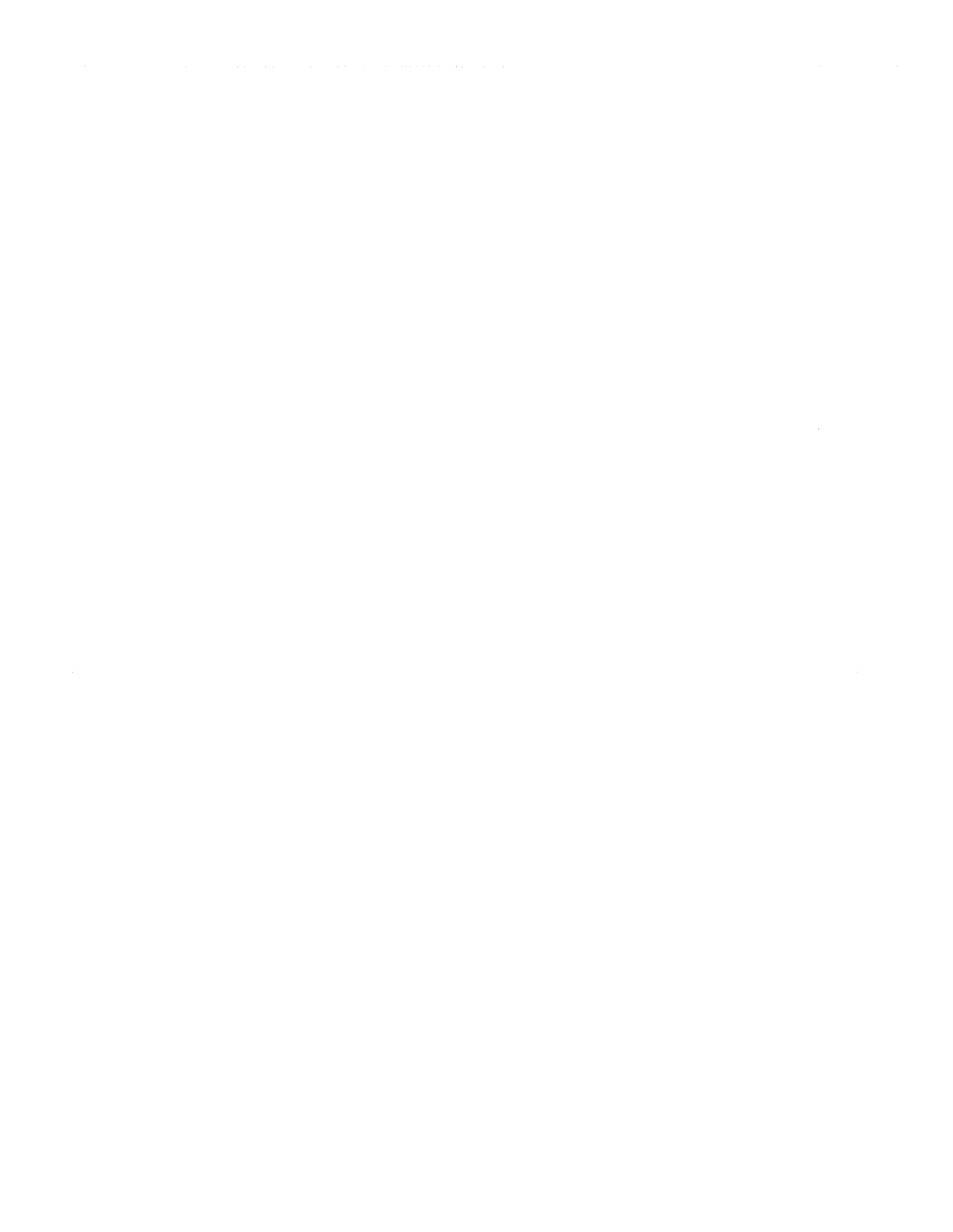#### **Trademark/Service Mark Application, Principal Register**

#### Serial Number: 86771842 **Filing Date: 09/29/2015**

#### To the Commissioner for Trademarks:

**MARK: HEALTH NEW ENGLAND (Standard Characters, see mark)** The literal element of the mark consists of HEALTH NEW ENGLAND. The mark consists of standard characters, without claim to any particular font, style, size, or color.

The applicant, HEALTH NEW ENGLAND, INC., a corporation of Massachusetts, having an address of ONE MONARCH PLACE, SUITE 1500 SPRINGFIELD, Massachusetts 01144-1500 **United States** 

requests registration of the trademark/service mark identified above in the United States Patent and Trademark Office on the Principal Register established by the Act of July 5, 1946 (15 U.S.C. Section 1051 et seq.), as amended, for the following:

International Class 044: home health care services; hospitals; medical and pharmaceutical consultation; medical services; nursing services; physician services; providing long-term care facilities.

Intent to Use: The applicant has a bona fide intention, and is entitled, to use the mark in commerce on or in connection with the identified goods/services.

The applicant's current Attorney Information:

NICHOLAS J. TUCCILLO and J. Kevin Grogan, Nicholas J. Tuccillo, Kevin H. Vanderleeden, Michael D. Cartona, Raymond W. Zenkert, III of Grogan, Tuccillo & Vanderleeden, LLP

One Financial Plaza, Floor 5 1350 Main Street, Suite 508 Springfield, Massachusetts 01103 **United States** The attorney docket/reference number is 5022-0051. The applicant's current Correspondence Information: NICHOLAS J. TUCCILLO

Grogan, Tuccillo & Vanderleeden, LLP

One Financial Plaza, Floor 5 1350 Main Street, Suite 508

Springfield, Massachusetts 01103

4137365401(phone)

4137334543(fax)

docket@gtv-ip.com (authorized)

**E-mail Authorization:** I authorize the USPTO to send e-mail correspondence concerning the application to the applicant or applicant's attorney at the e-mail address provided above. I understand that a valid e-mail address must be maintained and that the applicant or the applicant's attorney must file the relevant subsequent application-related submissions via the Trademark Electronic Application System (TEAS). Failure to do so will result in an additional processing fee of \$50 per international class of goods/services.

A fee payment in the amount of \$275 has been submitted with the application, representing payment for 1 class(es).

#### **Declaration**

The signatory believes that: if the applicant is filing the application under 15 U.S.C. § 1051(a), the applicant is the owner of the trademark/service mark sought to be registered; the applicant is using the mark in commerce on or in connection with the goods/services in the application; the specimen(s) shows the mark as used on or in connection with the goods/services in the application; and/or if the applicant filed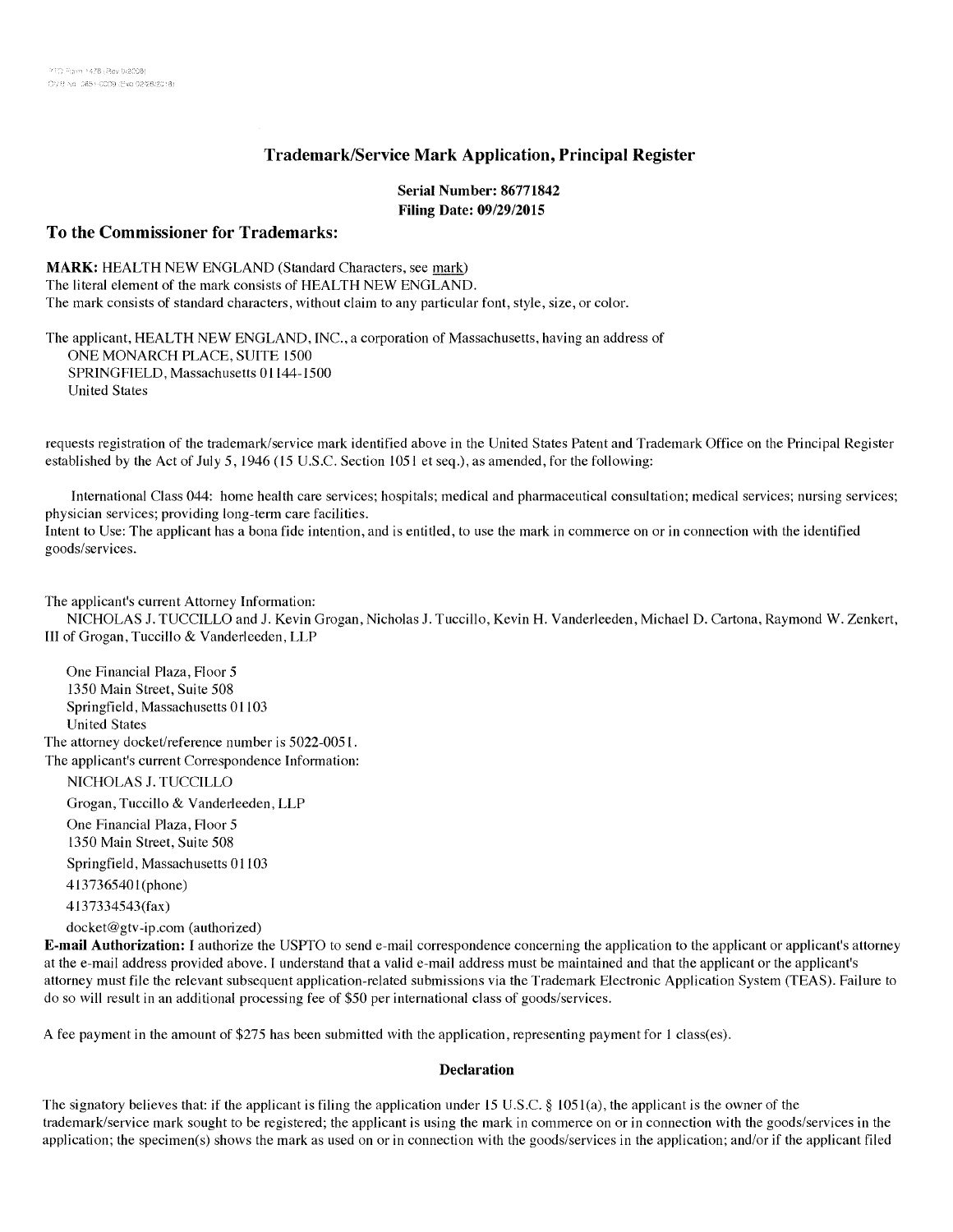an application under 15 U.S.C. § 1051(b), § 1126(d), and/or § 1126(e), the applicant is entitled to use the mark in commerce; the applicant has a bona fide intention, and is entitled, to use the mark in commerce on or in connection with the goods/services in the application. The signatory believes that to the best of the signatory's knowledge and belief, no other persons, except, if applicable, concurrent users, have the right to use the mark in commerce, either in the identical form or in such near resemblance as to be likely, when used on or in connection with the goods/services of such other persons, to cause confusion or mistake, or to deceive. The signatory being warned that willful false statements and the like are punishable by fine or imprisonment, or both, under 18 U.S.C. § 1001, and that such willful false statements and the like may jeopardize the validity of the application or any registration resulting therefrom, declares that all statements made of his/her own knowledge are true and all statements made on information and belief are believed to be true.

#### **Declaration Signature**

Signature: /Nicholas J. Tuccillo/ Date: 09/29/2015 Signatory's Name: Nicholas J. Tuccillo Signatory's Position: Attorney of record, Connecticut bar member. RAM Sale Number: 86771842 RAM Accounting Date: 09/29/2015

Serial Number: 86771842 Internet Transmission Date: Tue Sep 29 12:00:24 EDT 2015 TEAS Stamp: USPTO/BAS-X.XX.XXX.XXX-20150929120024223 144-86771842-540ef1e14b3eb66ab983a6d3c25 2d8951ef569ca0e1794fe725b6b5b639efdaa-CC -11297-20150929115407192901